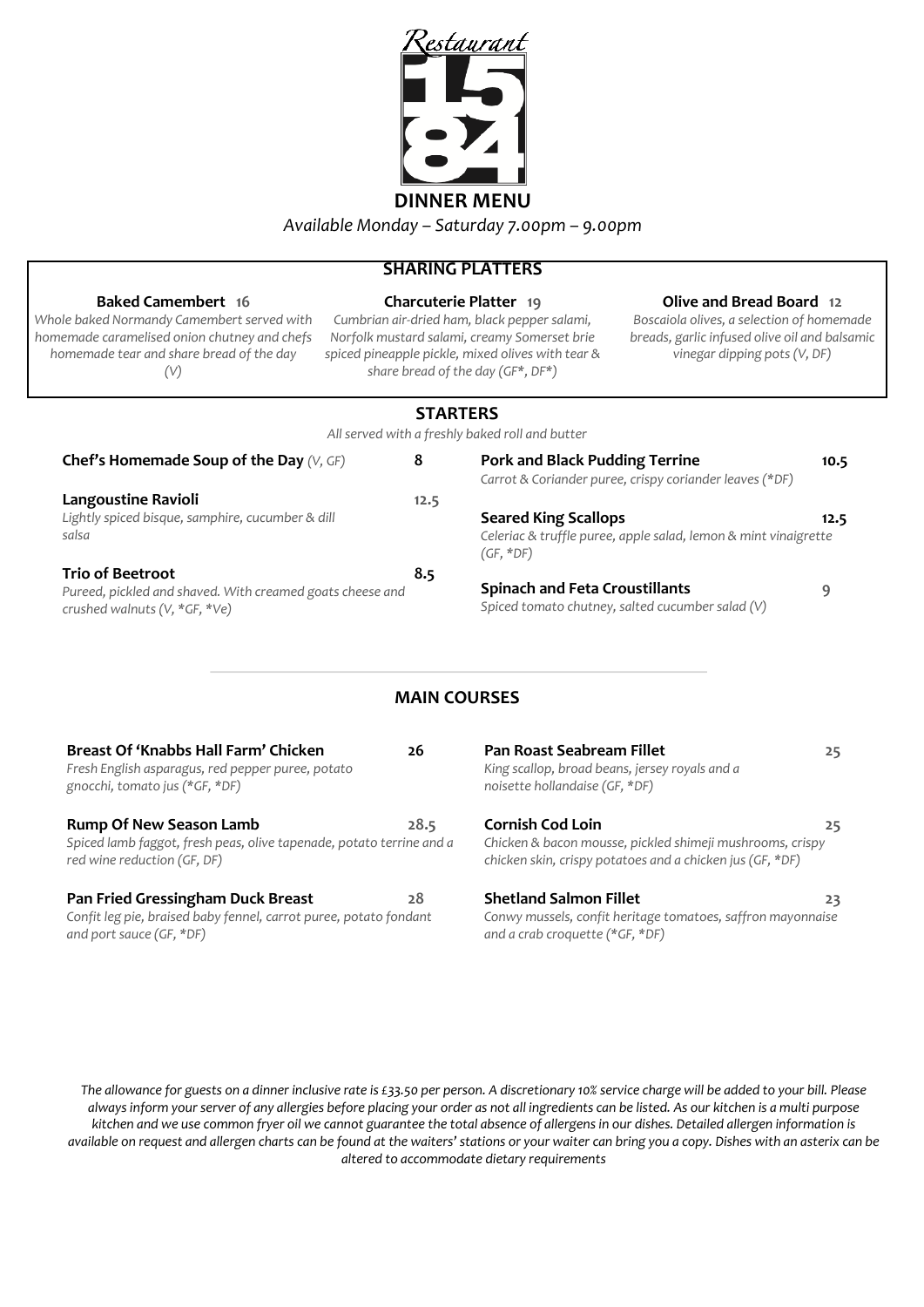## **FROM THE GRILL**

| <b>100z Rib Eye Steak</b> (recommended cooked medium rare)<br>100z Sirloin Steak (recommended cooked medium rare)<br>Served with roast vine cherry tomatoes, flat mushroom<br>roasted in herbed butter, dressed leaves and twice<br>cooked chips (GF, DF*) | 28<br>33 |
|------------------------------------------------------------------------------------------------------------------------------------------------------------------------------------------------------------------------------------------------------------|----------|
| Add Peppercorn Sauce, Diane Sauce<br>or Béarnaise Sauce (GF)<br>4.5                                                                                                                                                                                        |          |
| Chicken Burger<br>Crispy smoked bacon, roast red pepper, avocado and<br>smoked cheese on a toasted brioche bun and served<br>with skinny fries and a chilli, garlic and smoked paprika<br>aioli                                                            | 18       |
| <b>Whitley Burger</b><br>Chargrilled homemade beef burger topped with dill<br>pickle, gem lettuce, beef tomato, sliced red onion on a<br>toasted brioche bun and served with skinny fries and a<br>chilli, garlic and smoked paprika aioli                 | 18.5     |
| Add grilled back bacon to your burger<br>3<br>Add mature cheddar cheese to your burger<br>2.5                                                                                                                                                              |          |

# **VEGETARIAN, VEGAN AND SALADS**

| <b>Charred English Asparagus</b><br>Baked Jerusalem artichokes, vegan cheese, roast onion<br>puree, crispy shallots and truffle oil (VE, GF)                                                | 20          |
|---------------------------------------------------------------------------------------------------------------------------------------------------------------------------------------------|-------------|
| <b>Creamed Wild Mushroom Tortellini</b><br>Roast butternut squash, spinach, roast hazelnuts and pickled<br>mushrooms(V)                                                                     | 21          |
| Loaded Greek Salad* (Available as a starter)<br>Traditional Greek salad packed with artichokes, avocado<br>and chickpeas (V, GF)                                                            | 9/18        |
| <b>House Mixed Salad*</b> (Available as a starter)<br>Mixed salad leaves, diced cucumber, tomatoes, sliced<br>spring onions, radishes with a classic French dressing<br>$(Ve^*, V, GF, DF)$ | 7/14        |
| *Add chargrilled haloumi (GF)<br>*Add chickpea & sweet potato falafel (V, GF, DF)<br>*Add chargrilled chicken breast (GF, DF)<br>*Add prawns and Marie rose sauce (GF, DF*)                 | 5<br>5<br>7 |

| <b>COLD SANDWICHES</b><br>All served on sourdough bread with a dressed mixed salad, crisps<br>and mixed olives |     |
|----------------------------------------------------------------------------------------------------------------|-----|
| Mature Cheddar<br>With caramelised onion chutney $(V, GF^*)$                                                   | 8.5 |
| <b>Oven Baked Wiltshire Ham</b><br>With sliced beef tomatoes and wholegrain mustard (GF*, DF)                  | 9.5 |
| <b>Smoked Salmon</b><br>With pickled cucumber ribbons and a black pepper<br>mayonnaise (GF*, DF)               | 11  |
| <b>Spiced Hummus</b><br>With pickled chillies and diced red onion (V, GF*, DF)                                 | 8.5 |

| <b>SIDES DISHES</b>                                                     |     |
|-------------------------------------------------------------------------|-----|
| Buttered Asparagus, Crushed Hazelnuts (V, GF, *DF)                      | 5.5 |
| <b>Fresh Peas &amp; Broad Beans, Mint Vinaigrette</b> $(V, GF, DF)$ 4.5 |     |
| Triple Cooked Hand Cut Thick Chips (V, DF)                              | 4.5 |
| Tenderstem Broccoli, Toasted Almonds, French                            |     |
| <b>Dressing</b> (V, GF, DF)                                             | 5   |
| Hasselback Potatoes (V, GF, DF)                                         | 4.5 |
| Miso Roasted Chantenay Carrots, Toasted Pistachios $(V,$                |     |
| GF, DF)                                                                 | 4.5 |